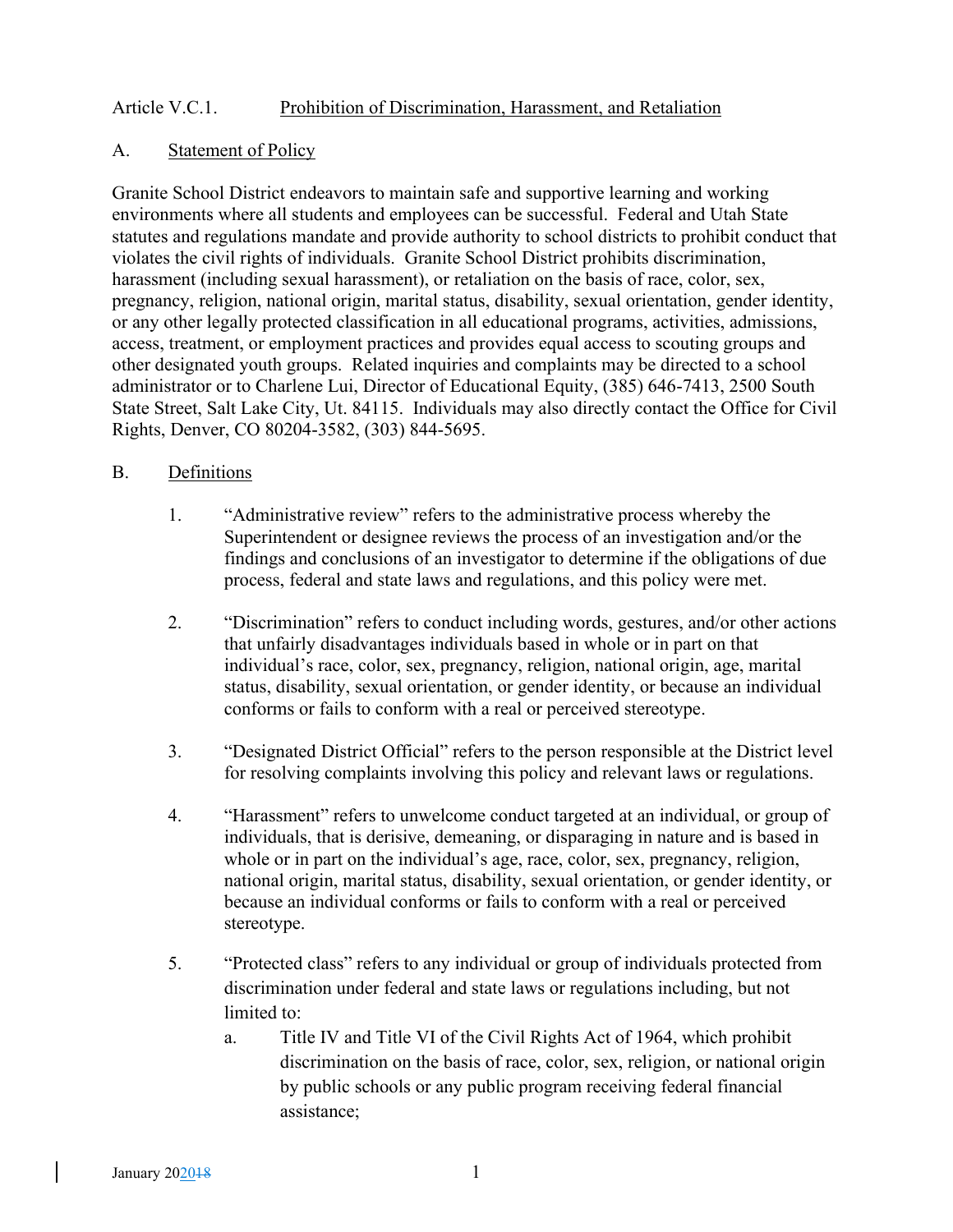- b. Title IX of the Education amendments of 1972, which prohibits discrimination on the basis of sex;
- c. Section 504 of the Rehabilitation Act of 1973 and Title II of the Americans with Disabilities Act of 1990, which prohibit discrimination on the basis of disability; and
- d. Utah Antidiscrimination Act, which prohibits discrimination in employment practices.
- 6. "Retaliation" refers to any form of sanction or adverse treatment including but not limited to intimidation, reprisal, or harassment of any individual because he/she:
	- a. has asserted, or assisted another individual to assert, a complaint in either a formal or informal manner with the District or with any state or federal agency;
	- b. has provided information, testified, assisted, or participated in any manner in an investigation, proceeding, or hearing related to a student or employee of the District; or
	- c. has engaged in another activity protected by federal or state laws and regulations.
- 7. "Sexual harassment" refers to unwelcome sexual advances, requests for sexual favors, or other verbal or written communications or physical conduct of a sexual nature when:
	- a. submission to the conduct is made explicitly or implicitly a term or condition of employment or a student's education (including any aspect of the student's participation in school-sponsored activities);
	- b. submission to or rejection of the conduct is used as the basis for employment decisions or a student's education (including academic performance, participation in school-sponsored activities, or any other aspect of a student's education); or
	- c. the conduct has the purpose or effect of unreasonably interfering with an individual's employment, education, or participation in a districtsponsored activity by creating an intimidating, hostile, or offensive learning or working environment.

# C. Civil Rights Laws and Designated District Officials

Statutory civil rights protections and the Designated District Officials who administer and enforce civil rights protections and this policy are identified as follows:

1. Discrimination on the basis of disability:<sup>1</sup>

<sup>1</sup> The Individuals with Disabilities in Education Act (IDEA) is not considered an anti-discrimination law and is not addressed in this policy. IDEA is a spending clause statute that requires states and public agencies to provide a free and appropriate public education to all students and dictates how education agencies provide special education and related services to children with disabilities. The Special Education Department administers the IDEA for the District and all inquiries about the IDEA or special education should be directed to the school principal and/or the Director of Special Education.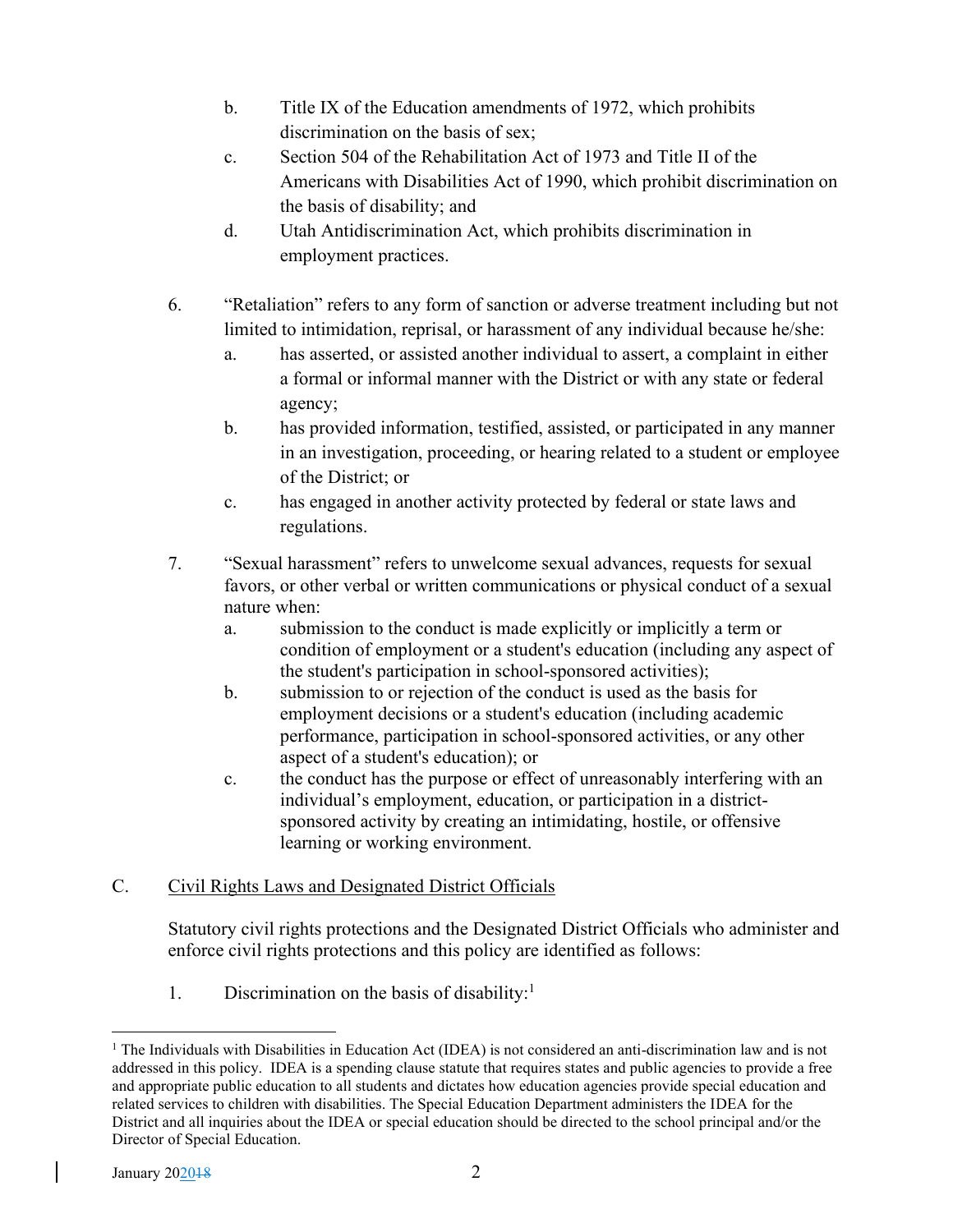- a. Section 504 of the Rehabilitation Act of 1973 (29 U.S.C. § 794) and its implementing regulations (34 C.F.R Part 104) relate to access by disabled individuals to all programs receiving any federal financial assistances, including schools. The Designated District Official is the Director of Educational Equity, (385) 646-4205, 2500 South State Street, Salt Lake City, Ut. 84115.
- b. Title II of the Americans with Disabilities Act (42 U.S.C. §§ 12131 12134) and its implementing regulations (28 C.F.R. Part 35) relate to physical access to facilities of state and local government entities. The Designated District Official is the Director of Educational Equity, (385) 646-4205, 2500 South State Street, Salt Lake City, Ut. 84115.
- 2. Discrimination on the basis of sex or gender: Title IX of the Education Amendments of 1972 (20 U.S.C. § 1681) and its implementing regulations (34 C.F.R. Part 106) relate to participation in and access to benefits of educational programing regardless of sex or gender. The Designated District Official is the Director of Educational Equity, (385) 646-4205, 2500 South State Street, Salt Lake City, Ut. 84115.
- 3. Discrimination on the basis of race, color, national origin, or religion: Title IV, VI of the Civil Rights Act of 1964 (42 U.S.C. § 2000(d)) and its implementing regulations (34 C.F.R. Part 100) relate to participation in programming and access to benefits of education regardless of sex or gender. The Designated District Official is the Director of Educational Equity, (385) 646-4205, 2500 South State Street, Salt Lake City, Ut. 84115.
- 4. Employment discrimination on the basis of age: The Age Discrimination Act of 1975 (29 U.S.C. § 631) and its implementing regulations (34 C.F.R. Part 110) relate to employment discrimination based on an individual's age. The Designated District Official is the Director of Human Resources, (385) 646-4517, 2500 South State Street, Salt Lake City, Ut. 84115.
- 5. Employment discrimination based on race, color, national origin, religion, or sex: Title VII of the Civil Rights Act of 1964 (42 U.S.C. § 2000(e)) relates to employment discrimination based on an individual's sex, race, color, national origin, and religion. The Designated District Official is the Director of Human Resources, (385) 646-4517, 2500 South State Street, Salt Lake City, Ut. 84115.
- D. Accommodations

The District will take into consideration any requests for accommodations made by individuals related to, or regardless of a protected classification. The District will address requests for accommodations and work with students, parents, patrons, and employees on a case-by-case basis related to the specific circumstances.

- E. Prohibitions
	- 1. The District prohibits discrimination, harassment (including sexual harassment), and retaliation on all district property, at all school-related or sponsored events or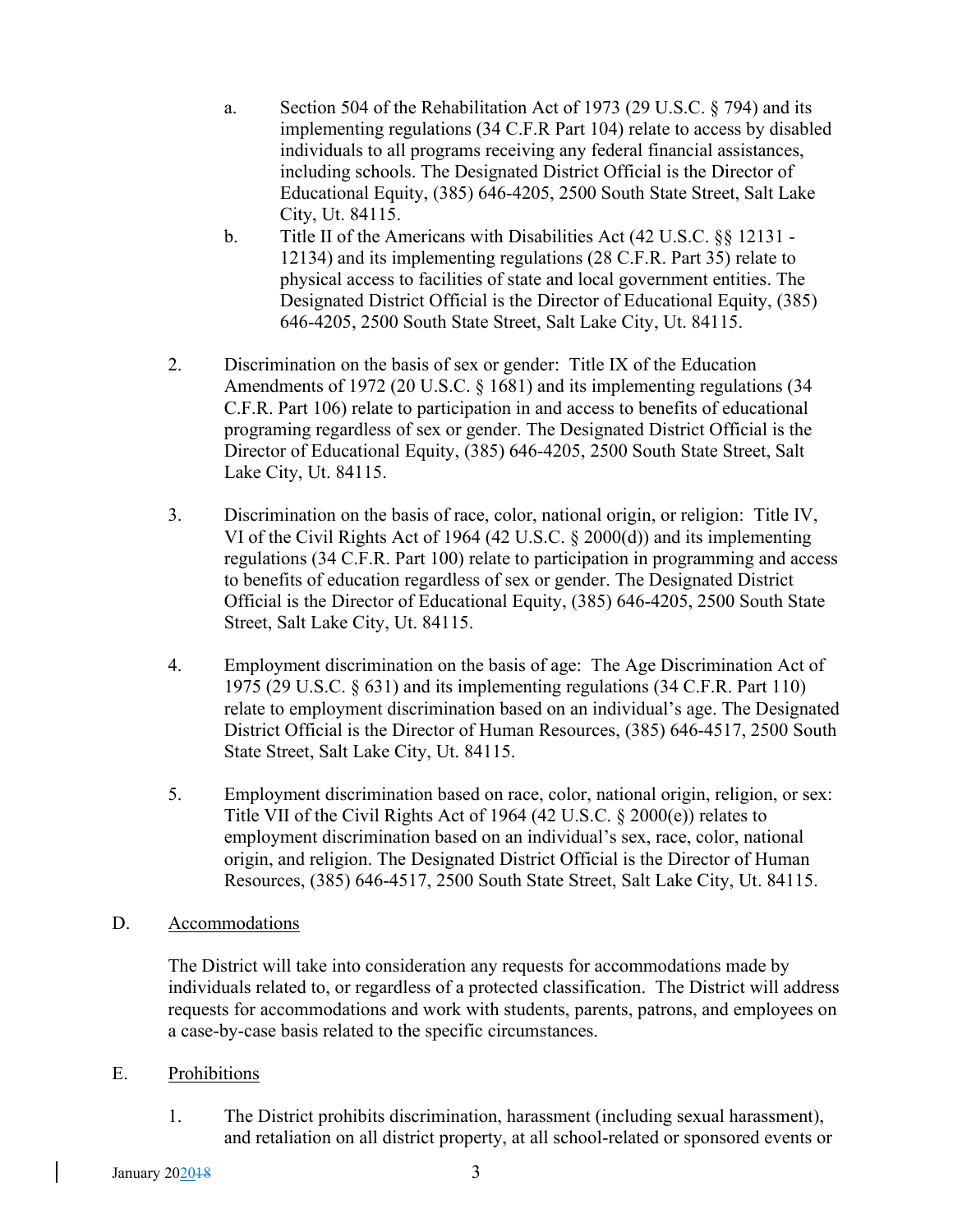activities, during all educational programing, in all aspects of employment with the District, and by all District students and employees. The District will investigate all complaints of harassing conduct, regardless of whether the alleged conduct was committed by a student, co-worker, supervisor, or third party, and the District shall determine the appropriate corrective action for each complaint after a thorough investigation is completed.

- 2. Prohibitions of this policy shall be enforced for conduct occurring outside of school, during school hours, or at school-related activities and events or work if the conduct disrupts the educational environment.
- 3. Any student who engages in discrimination, harassment, or retaliation may be subject to discipline up to and including suspension, alternative placement, or expulsion.
- 4. Any employee who engages in discrimination, harassment, or retaliation may be subject to discipline up to and including termination.
- 5. Any discrimination, harassment, or retaliation that violates state or federal criminal law shall be reported to law enforcement.
- 6. Prohibited discrimination and harassment can generally be classified as conduct intended to exclude, harm, demean, or intimidate an individual or group of individuals based on one or more identification factors. Discriminating or harassing conduct targeted at an individual or group of individuals may include, but is not limited to:
	- a. aggressive or violent physical conduct or threats of the same;
	- b. excluding an individual(s) participation in or access to any facilities, programming, activities, employment, or other benefits offered by the District;
	- c. use of epithets, slurs, negative stereotypes, name calling, verbal abuse, and derogatory comments;
	- d. creating graffiti, drawings, or other symbolic communication with threating messages, degrading descriptions, or stereotypical caricatures;
	- e. unwelcome communication, jokes, stories, pictures, gestures, or displays of offensive or degrading material; and
	- f. failure to make reasonable accommodations or intentional acts committed for the purpose of intimidating, ridiculing, or discouraging individual religious expression, particularly outward expressions such as wearing religious apparel, head wear, hairstyles, jewelry, or cosmetics.
- 7. Sexual harassment is a sub-category of prohibited harassment that involves offensive or unwelcome sexual advances, requests for sexual favors, and other verbal or physical conduct or communication of a sexual nature targeted at another individual based on that individual's sex, sexual orientation, gender identity, or conformance/non-conformance with a real or perceived stereotype. Sexual harassment may include, but is not limited to:
	- a. *quid pro quo* sexual harassment*,* which is a request, invitation, or demand for some type of sexual activity in exchange for grades, participation in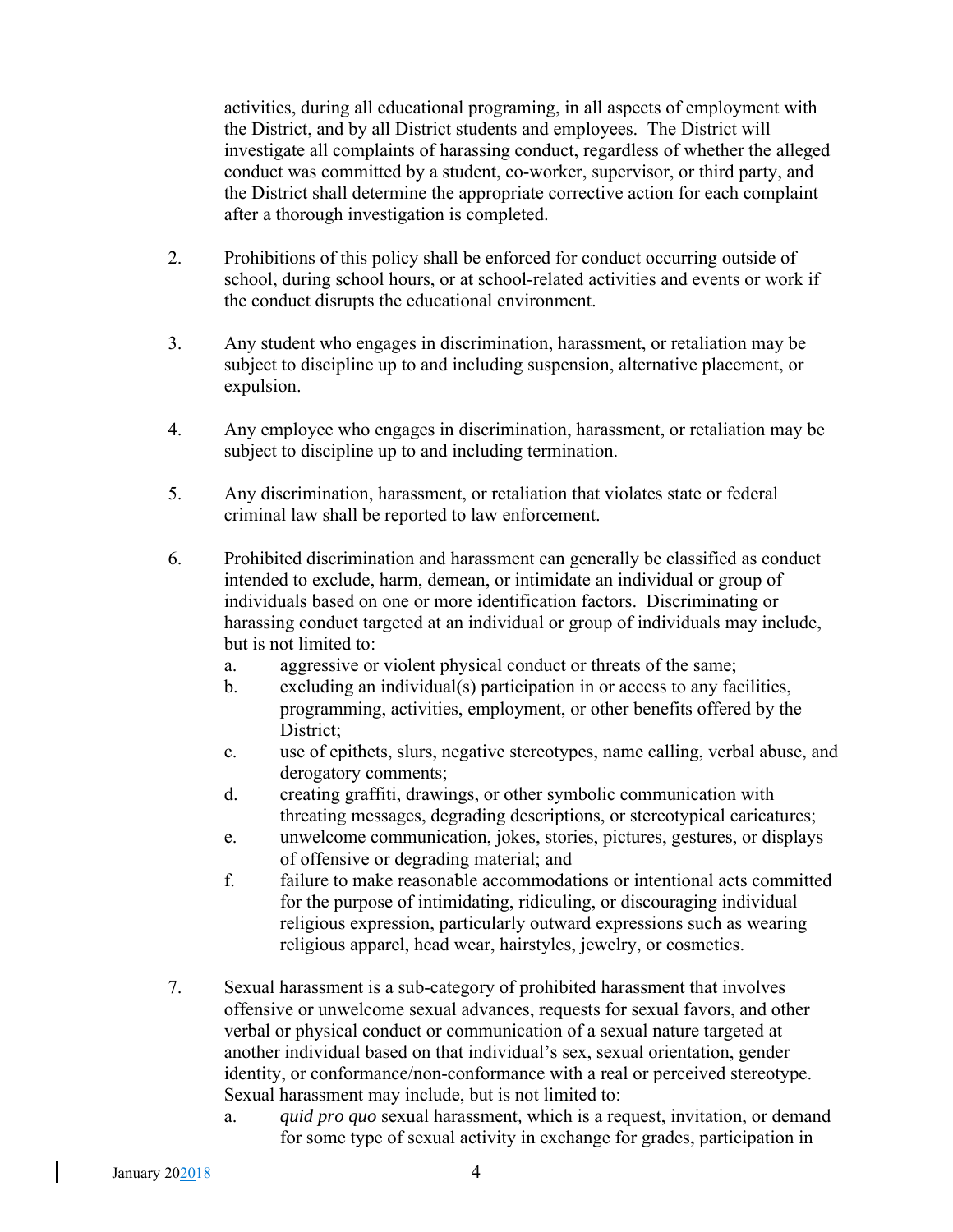curricular or extracurricular activities, promotions, positive evaluation, or other favors;

- b. hostile environment sexual harassment, which is conduct that unreasonably interferes with an individual's academic or work performance or that creates an intimidating, hostile, or offensive environment such as:
	- i. unwelcome or offensive public displays of affection, inappropriate touching of oneself or other, massages, etc.;
	- ii. offensive communication, leers, stares, or gestures that are sexually suggestive, sexually degrading, or imply sexual motives or intentions, such as sexual remarks or innuendoes about an individual's clothing, appearance, or activities, sexual gestures, public conversations or social media posts about sexual activities, sexual rumors, catcalls or whistles, sexually graphic messages or games; etc.;
	- iii. offensive name calling, slang, or profanity of a sexual nature;
	- iv. offensive physical contact or closeness of a sexual nature such as spanking, pinching, hugging, stalking, following, etc.;
	- v. offensive physical pranks such as touching or pulling the clothes of another, bra-snapping, "pantsing," etc.;
	- vi. offensive exposure such as "mooning" or streaking;
	- vii. offensive written or visual displays or distribution of pornographic or sexually explicit materials such as magazines, videos, films, posters, etc.;
	- viii. a staff member engaging in romantic or sexually-based contact or communication with a student regardless of the age of the staff member or the student; or
	- ix. unlawful sexual activity such as actual or attempted sexual abuse, sexual assault, rape, lewdness, possessing or distributing pornography, and other sexual or gender-based activities defined by Utah Criminal Code.
- 8. Retaliation generally takes the form of reprisal against a person who has filed a complaint or has testified, assisted, or participated in any manner in an investigation, proceeding, or hearing conducted by the District. Retaliation may include, but is not limited to, further harassment, threats, taunting, spreading rumors, unauthorized disclosure of the details of an investigation, ostracism, assault, destruction of property, or other negative conduct.

### F. Reporting Procedures

1. Any person who witnesses or believes he/she has been subjected to discrimination, harassment, or retaliation involving a student, employee, patron or other person affiliated with the District may submit, personally or through a representative, a written or verbal report or complaint of the alleged prohibited conduct to school administrators and/or to department supervisors. Additionally, an individual may make a report or complaint directly to a Designated District Official identified in this policy and/or the Office for Civil Rights, Denver, CO 80204-3582, (303) 844-5695 at any time.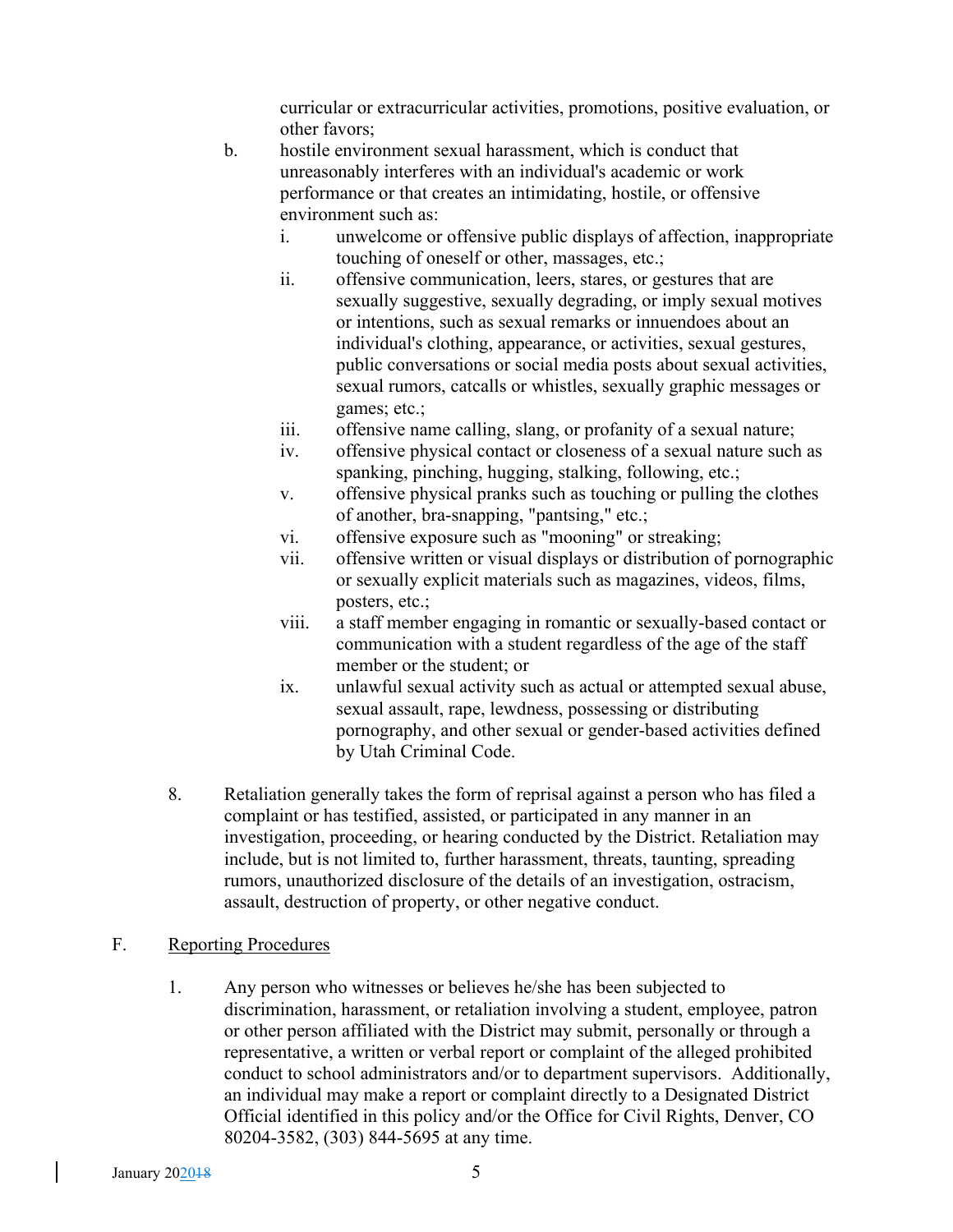- 2. While not required, the District encourages the reporting party or complainant to use the report form attached to this policy. The form is also available from school administration, on the District website, and from the District office.
- 3. School administrators who receive reports or complaints shall be clearly identified and contact information shall be posted on the school's website and in other conspicuous locations.
- 4. Reports or complaints of discrimination, harassment, or retaliation shall be forwarded to the appropriate Designated District Official. The District Compliance Officer in the Department of Policy and Legal Services shall assist the Designated District Officials to ensure thorough investigations are completed (s*ee* section G below).
- 5. It is the duty of every student and every District employee to report violations, or alleged violations of this policy. Failure to do so may result in disciplinary action.
- 6. Good faith submission of a report or complaint of discrimination, harassment, or retaliation will not adversely affect the individual's future participation in school programs or activities, grades, employment, or work assignments.
- 7. Because false accusations of discrimination, harassment, and retaliation can have a serious detrimental effect on innocent parties, false complaints may subject the complainant to discipline.

### G. Investigating and Correcting Discrimination, Harassment, and Retaliation

The District promptly investigates all reports or complaints of discrimination, harassment, and retaliation, regardless of whether the alleged conduct is committed by an employee, student, or other individual, and the District shall administer appropriate discipline to any student or employee who violates this policy. The District will take appropriate steps to eliminate the discrimination, harassment, or retaliation; address its effects; and prevent the discrimination, harassment, or retaliation from recurring.

- 1. The District Compliance Officer shall provide investigation support and regular training to principals and assistant principals regarding conducting prompt, thorough, and impartial investigations.
- 2. After a report or complaint is received, school administrators, Designated District Officials, School Directors of Accountability, and the District Compliance Officer shall determine whether a school-level or District-level investigation is warranted. The District retains discretion to determine whether a school-level or Districtlevel investigation is warranted. However, generally speaking: The following guidelines are generally applicable.
	- a. If a report or complaint involves a member of the school administration or District-level personnel, the investigation shall be conducted at the Districtlevel; and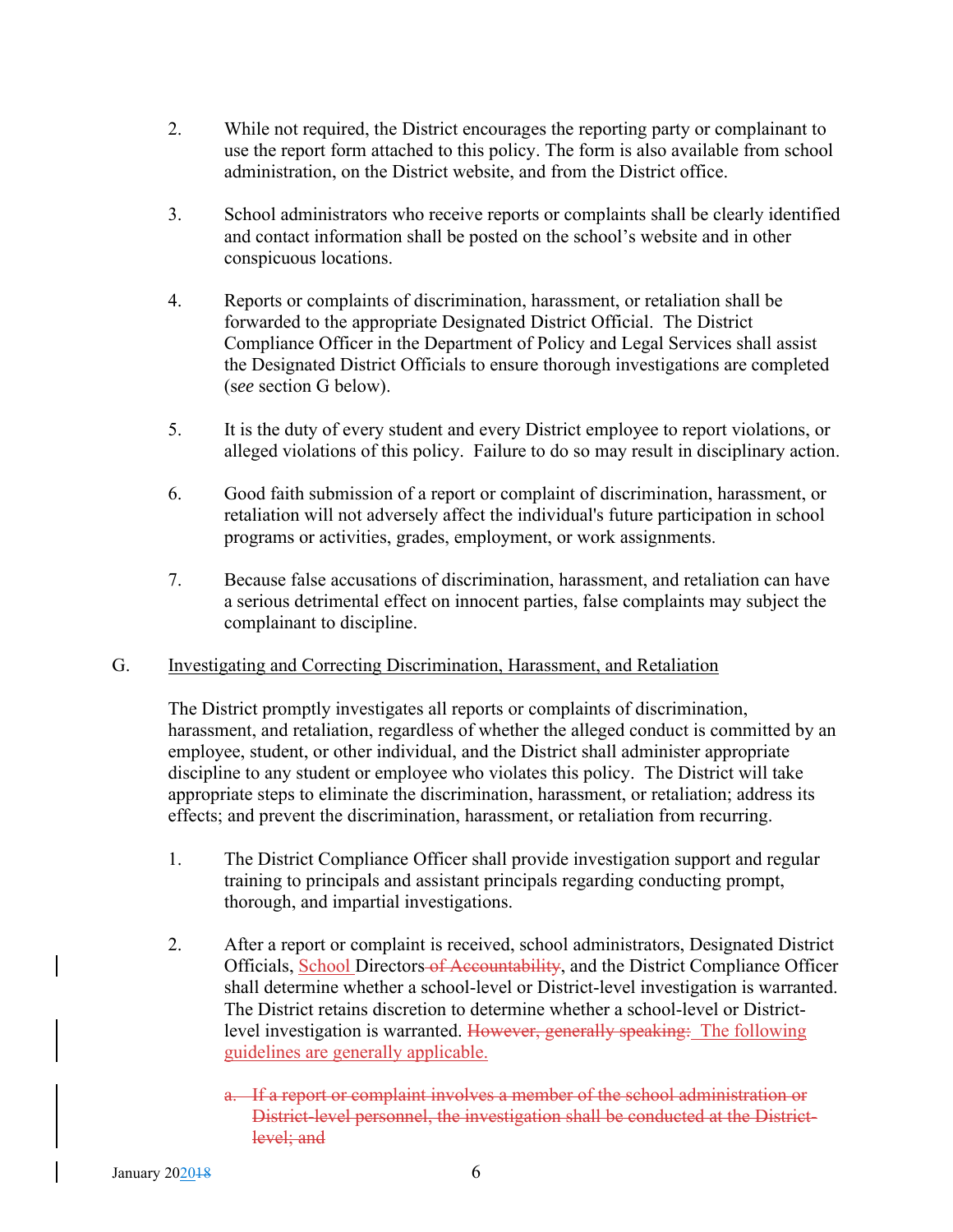b.a.If a report or complaint involves a student or students, the investigation shall be conducted by principals or assistant principals trained to conduct such investigations. However, serious allegations of sexual harassment or sexual misconduct by students that may constitute a safe school violation shall also be referred to the District Safe School Committee. (*See* Administrative Memorandum Number Ninety-Six, Sexual Misconduct Involving Students.)

3. If the principal(s) and/or assistant principal(s) fail to conduct a thorough and impartial investigation in a timely manner at the school level, the individual(s) who brought the report or complaint may request that the District conduct an administrative review (s*ee* section H below).

- 2.c.In matters specifically involving reports or complaints of sexual harassment committed by District personnel, the District Sexual Harassment Committee shall conduct investigations and report findings directly to the Superintendent. If the report involves a member of the District Sexual Harassment Committee, the report or complaint may be filed directly with the Superintendent, Granite School District Superintendent, (385) 646-5000, 2500 South State Street, Salt Lake City, Ut. 84115. Investigations may also be conducted by a designated third-party investigator at the District's discretion.
- 3. The appropriate iInvestigator(s) shall conduct a prompt, thorough, and impartial investigations, which allowing all parties to provide information, proffer evidence (directly or through witness statements), and offer explanations and rebuttals of the allegations made. The investigation shall include gathering information and evidence from all relevant parties including taking written statements from and/or interviewing the complainant, individuals against whom the complainant filed, and others who have knowledge of the alleged incident(s) or circumstances giving rise to the report or complaint. The investigation may also consist of any other appropriate investigative methods and gathering documentary evidence deemed pertinent to the investigation.
- 4. The school or the District shall take prompt remedial action, including appropriate disciplinary actions, after the individual against whom the report or complaint was made has had an opportunity to respond to the allegations orally or in writing. Investigators shall work with District officials, including School Directors of School Accountability, Granite Police Officers, the Director of Educational Equity, the Director of Human Resources, Directors of Special Education, and the District Compliance Officer, to resolve issues at the lowest possible level working collaboratively with parents/guardians, students, patrons, and employees.
- 5. Investigators shall preserve all information and evidence, including written statements, investigation notes, surveillance camera footage, photos, physical evidence, documents, correspondence, and any relevant electronic information such as text messages, videos, and social media postings. Investigation files shall be retained for a period of at least three (3) years.
- 6. In determining whether alleged conduct constitutes discrimination, harassment, or retaliation, the investigator shall consider the surrounding circumstances, the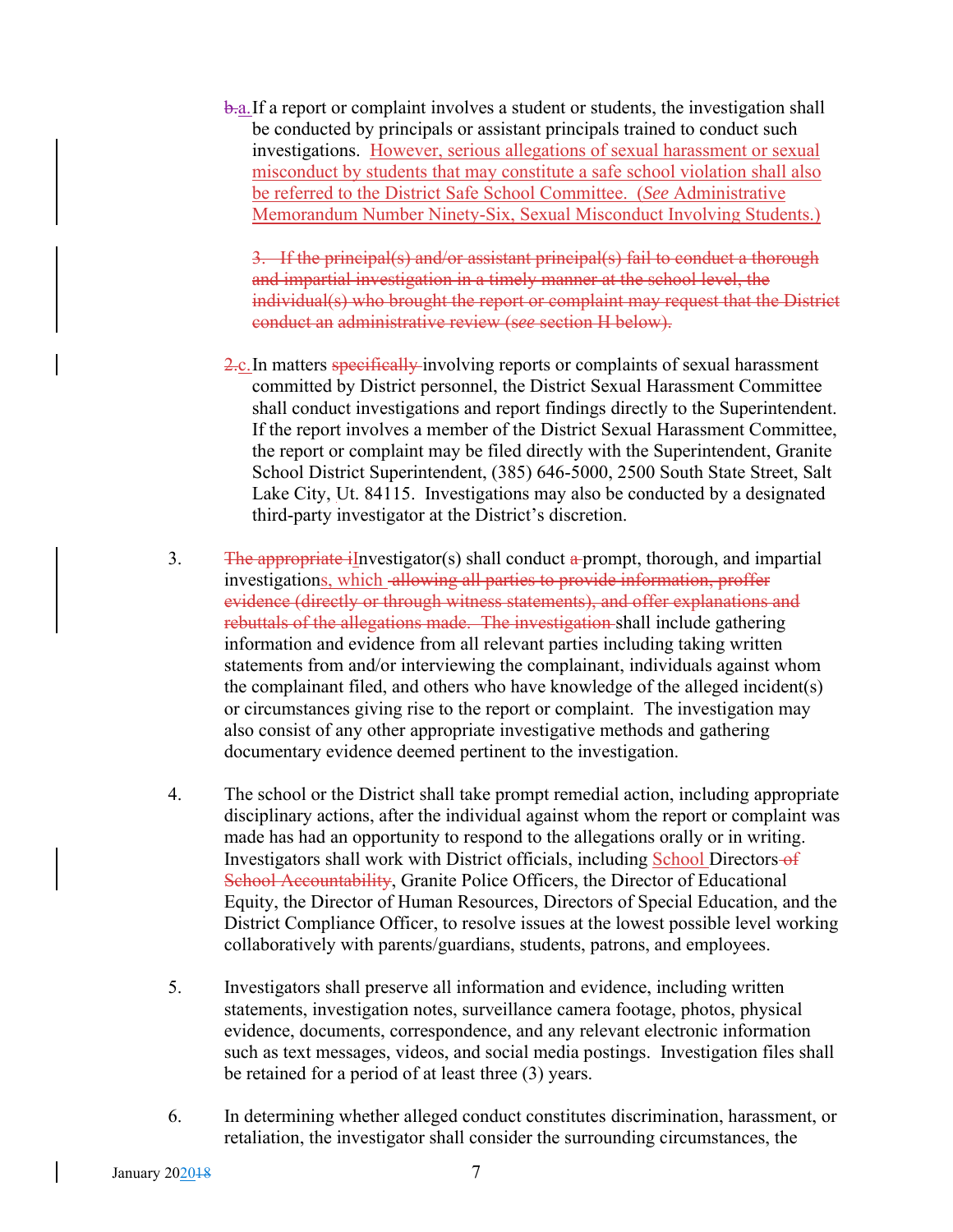nature of the unwelcome or unlawful conduct, the relationships between the parties involved, and the context in which the alleged incidents occurred.

- 7. At any time during or after the completion of an investigation, allegations involving criminal conduct and/or child abuse shall be reported directly to law enforcement and the Department of Child and Family Services (DCFS) as appropriate. A criminal investigation may occur concurrently with, and shall not replace or supplant an administrative investigation by the school or District.
- 8. The District and school administrators shall take reasonable steps to protect the complainant and witnesses during an investigation and prevent retaliation.
- 9. The District and school administrators will protect the confidentiality of the complainant, the individual(s) against whom a complaint is made, and witnesses to the extent possible consistent with the District's legal obligations and the necessity to thoroughly investigate and take appropriate administrative action. The District retains the right to disclose the identity of parties and witnesses in appropriate circumstances.
- 10. Investigators shall make findings and conclusions and draft a summary report promptly. The report shall include a summary of at least the following information:
	- a. a description of the allegations;
	- b. a summary of the factual findings;
	- c. conclusions of the investigator regarding violations of District policies and practices and/or violations of federal or state laws.
- 11. School administrators conducting investigations shall work with directors/ supervisors and an assistant superintendent, as required, to impose appropriate discipline.
- 12. Subsequent to an investigation, the District will take reasonable steps to correct current policies and practices, provide additional protections and supports, and increase and improve education and training as needed.
- 13. School or District administrators charged with investigating and/or taking administrative action will communicate the outcomes of the investigation to the complainant or the alleged victim and the respondent within a reasonable time after the completion of the investigation. Maintaining current privacy laws, regulations, and policies, the administrator shall communicate steps the District will take to eliminate, address, and prevent further discrimination, harassment, or retaliation.
- H. Grievance Resolution and Appeal ProceduresAdministrative Review
	- 1. Within fifteen (15) days after receiving a summary report of the findings and conclusions of the investigator, any person impacted by the outcome of the investigation may request an administrative reviewinitiate a grievance if an investigation was not timely or throughout or if a party is aggrieved in some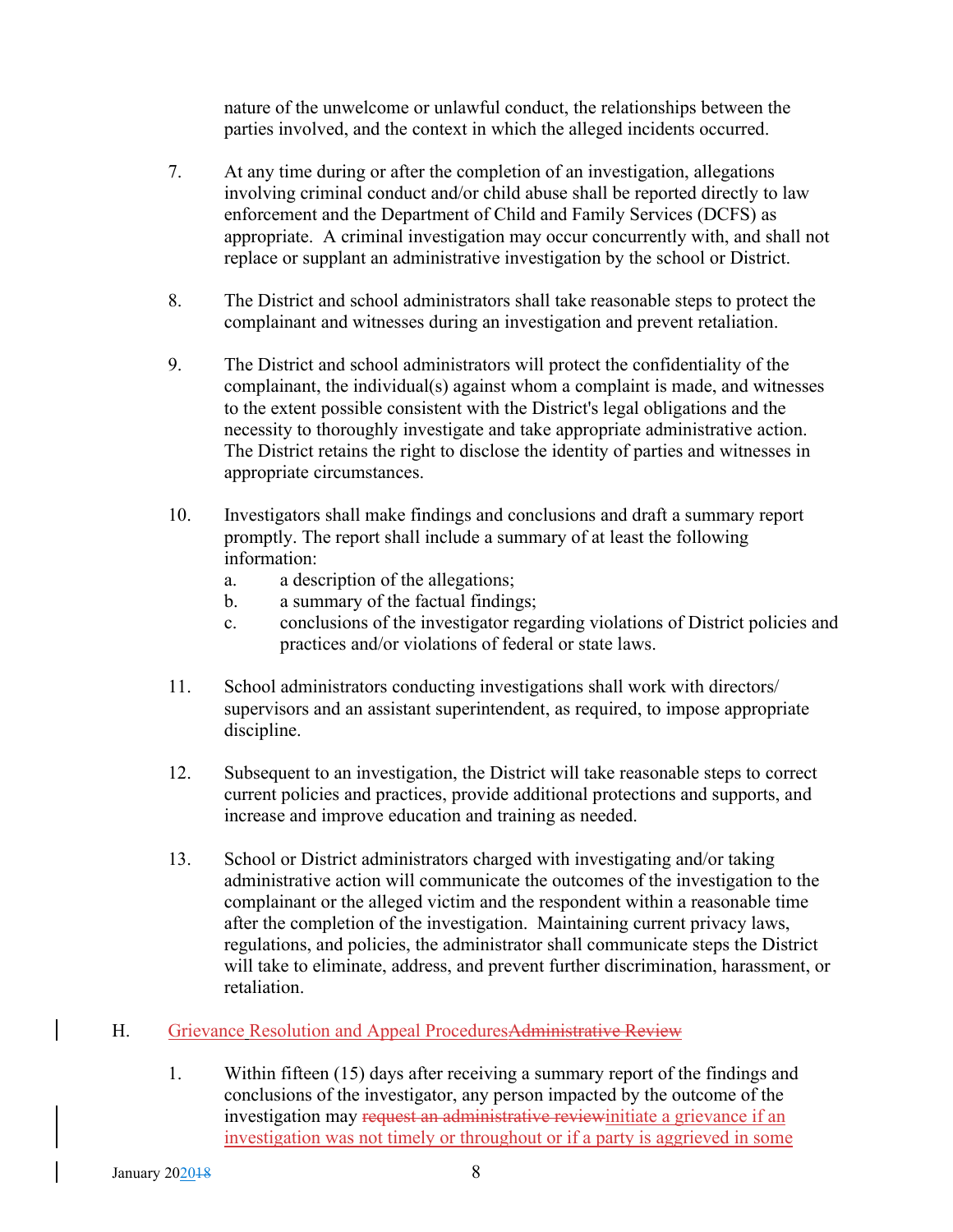other way. Any request for an administrative review must be A grievance is filed by submitting ed in writing directly to the Office of the Superintendent, 2500 south State Street, Salt Lake City, Utah 84115. Failure to file a written appeal and request for an administrative reviewgrievance in accordance with the procedures set forth above shall constitute a waiver of the right.  $\overline{A}$  grievance shall be in writing and include the following information:

- a. requester's name, home address, and telephone number;
- b. a brief description of the alleged discrimination, harassment, or retaliation including the date, place, and time of alleged incidents;
- c. a brief description of the actions taken or efforts made to address the issue; and
- d. a description of the District's failure to investigate or resolve the matter properly with a statement of the grievant's position and related evidence.
- 2. A grievance shall be reviewed by the District Compliance Officer under the direction of the Director of Educational Equity. The District Compliance Officer, or another designee of the superintendent, shall conduct an An administrative review of prior investigations and/or decisions and consider:may be requested for three reasons:
	- a. to provide new evidence that was not available during the investigation;
	- b. to offer evidence that an investigation was inadequate or the administrative procedures outlined in this policy were not followed; or
	- c. to offer-evidence of bias on the part of the investigator.

If the request for administrative reviewgrievance does not offers elear and supportable allegations of one or more of the no evidence described above, enumerated reasons for an administrative review, the grievancerequest shall be denied without further investigation. Simply Ddisagreeing ment with the outcome of an investigation or with an investigator's findings and conclusions is insufficient not grounds for an administrative review a grievance. under this policy.

- 3. A request for an administrative review must be in writing and must include: requester's name, home address, and telephone number;
	- a brief description of the alleged discrimination, harassment, or retaliation including the date, place, and time of alleged incidents;
	- a brief description of the actions taken or efforts made to address the issue; and
		- d. a statement of the appellant's position regarding one or more of the reasons for an administrative review listed above.
- 4. A request for an administrative review under this section does not preclude an appeal of discipline or other administrative action by a student or employee under a separate policy or negotiated agreement (e.g. policies related to discipline, safe school, etc.).
- 5. Within ten (10) business days of the request, the superintendent, orthe District Compliance Officer or other a designee of the superintendent shall meet with the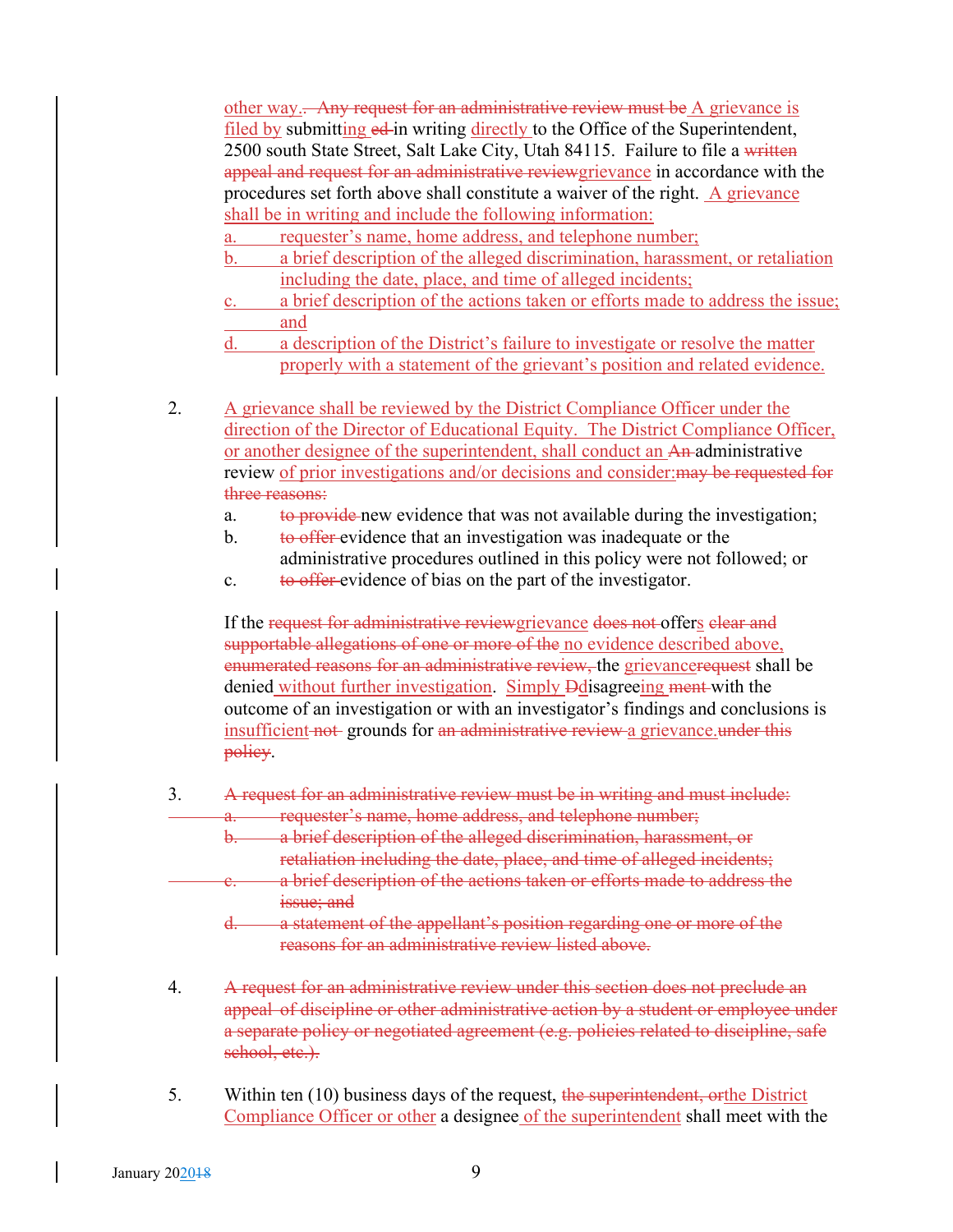appellant grievant requesting the administrative review to discuss the requestgrievance, gather facts, and explore possible resolutions.

- 6. The Superintendent or designee shall review the investigation and the conclusions of the investigation, the corrective actions taken, and any additional evidence or information provided. The Superintendent or designee may also conduct further investigation if deemed appropriate. The Superintendent or designee shall either uphold the prior administrative action or take additional administrative action if the investigation or the outcomes were deficient.
	- 67. Within fifteen  $(15)$  business days of the *initial meetingmeeting with the grievant*, the District Compliance Officer, or other Superintendent or designee of the Superintendent, shall respond in writing to explain the any further findings and conclusions, of the administrative review and any additional administrative actions, and . Further, the Superintendent or designee may discuss other options for resolution.
	- 7. If the District and the aggrieved party are unable to find a resolution, the aggrieved party may file an appeal and request for a hearing within fifteen (15) days after the date of the response from the District Compliance Officer or other designee of the superintendent. The appeal and request for a hearing shall be submitted in writing to the Office of the Superintendent, 2500 south State Street, Salt Lake City, Utah 84115. Failure to file written appeal and request for an administrative revie an appeal and request for hearing in accordance with the procedures set forth above shall constitute a waiver of the right.
- 8. The Director of Educational Equity shall, thereafter, convene a hearing with a panel of three members of the Human Rights Committee within forty-five (45) days, unless the parties mutually agree upon an extension of time. The hearing will be an informal hearing, but the parties may be represented, call witnesses, and submit any evidence or information that may be helpful to the panel. The panel may do any of the following: a. uphold prior determinations;
	- b. issue a new determination; or
	- c. find an alternate resolution.
		- 9. The Director of Educational Equity shall issue a final determination via letter written to the appellant based on the recommendation of the panel. The letter shall include the findings and conclusions of the panel and a rational basis for the final determination. The determination of the Director of Educational Equity shall be the final agency decision.
- I. General Provisions
	- 1. Parties' Rights to Records
		- a. Parties may request access to information and records in the possession of the District that bear upon the validity of the matter. Records must be requested with reasonable specificity. If obtaining the information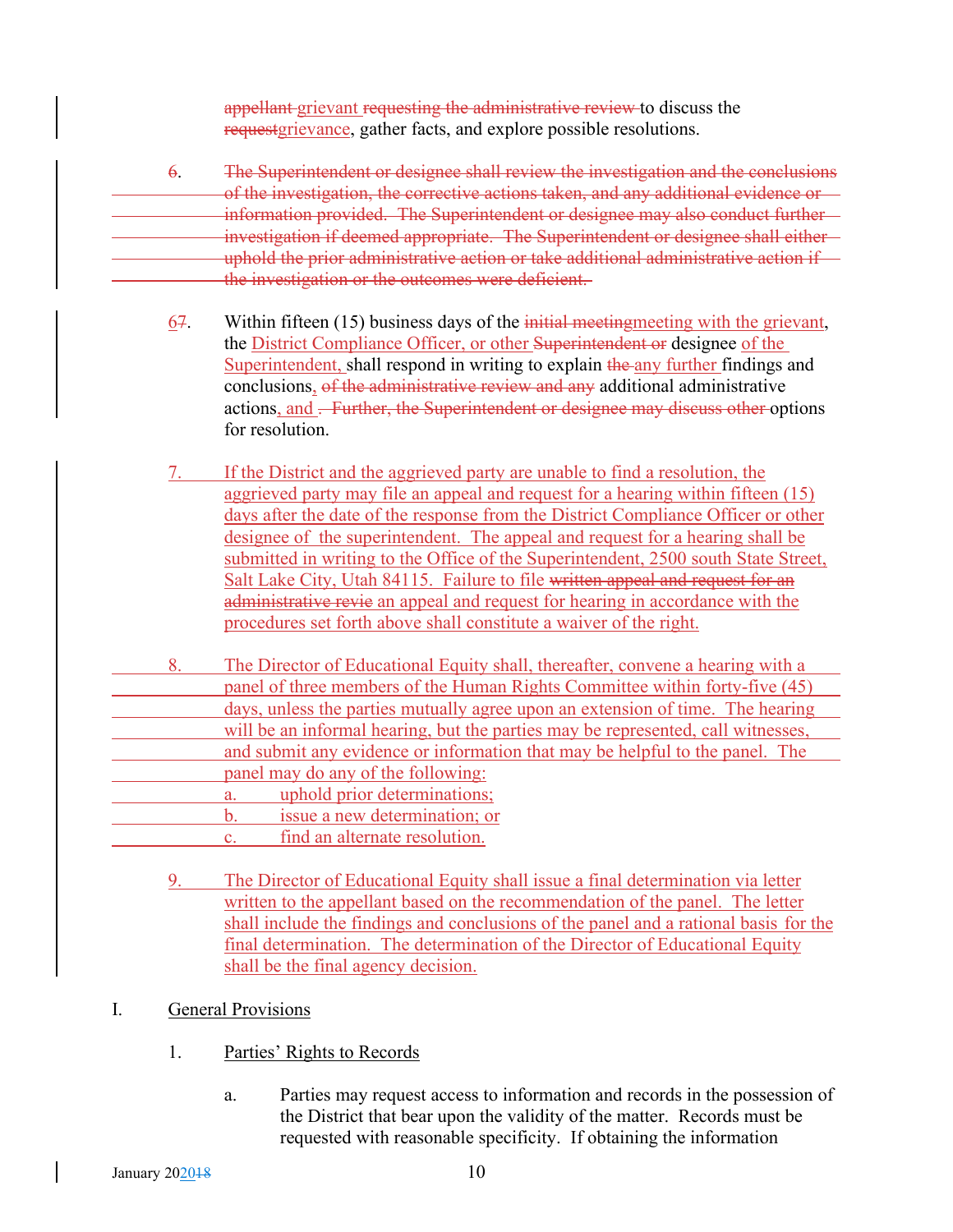requires unreasonable interference with other District duties and responsibilities or unreasonable District expenditure, the District may require that the requesting party pay the District reasonable fees for actual costs incurred in procuring and duplicating the records.

- b. The District is not required to create a record in response to a request.
- c. Information in requested records about subjects or persons not relevant to the complaint or which is otherwise private, controlled, or protected shall be excluded and/or expunged from the record.
- d. Records will only be provided in accordance with Family Educational Rights and Privacy Act (FERPA), Government Records Access and Management Act (GRAMA), and other records or privacy laws.
- 2. Right to Assistance
	- a. Both parties have the right to be represented by counsel or assisted by knowledgeable persons, organizations, or groups of their selection at their own expense at any point during the investigation or administrative review process.
	- b. The District shall, upon request, provide assistance to the parties in understanding rights and obligations under this policy and other pertinent District, state, or federal regulations, policies, or other related materials. Other assistance, such as legal advice regarding claims or defenses, will not be provided.
	- c. The District will provide translation or interpreter services, auxiliary aids, or other reasonable services or accommodations necessary for the parties to participate fully in the administrative process.
- 3. Records of Grievance and Appeal

Records from *investigationsthe grievance and appeal process shall be -and* administrative reviews shall be kept by the investigator, the Designated District Official, and/or the Compliance Officermaintained by the Director of Educational Equity for a period no less than three (3) years. Records shall include the names and positions of parties, dates of filing, descriptions of the allegations, findings and conclusions, and a statement of final resolution or outcomes. Such records shall be designated as protected under Utah Code §63-2-304.

4. Financial Responsibility

Except as otherwise provided by this policy, costs involved in the administration of the policy shall be borne by the District, but attorney's fees or the cost of retaining any other professionals shall be borne by the individual party.

5. Notice and Dissemination

A summary of this policy and a reference to the full policy shall be delivered to each patron of the District annually and shall appear on the District website, school websites, and in other conspicuous locations.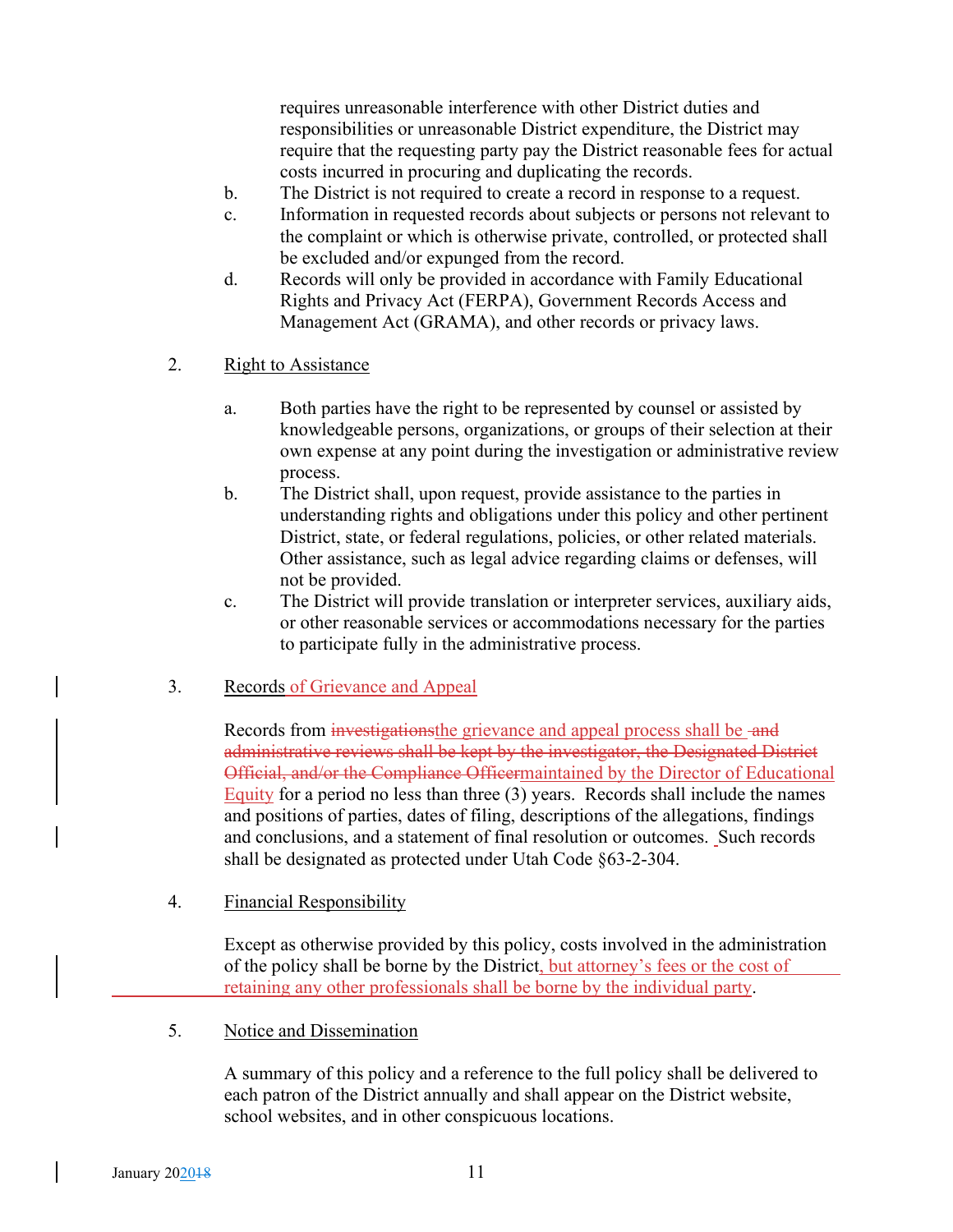## 6. Outside Reporting

Nothing in this policy shall prohibit an individual from filing a discrimination or harassment claim at any time with:

- a. the Utah Anti-Discrimination and Labor Division (UALD), 160 East 300 South, 3rd Floor, P.O. Box 146600, Salt Lake City, UT 84114-6600; or
- b. the Office for Civil Rights, Region VIII, U.S. Department of Education, Federal Building, Suite 310, 1244 Speer Boulevard, Denver, Colorado, 80204-3582.

### References

20 U.S.C. §1681-86, Title IX of the Education Amendments of 1972; 34 C.F.R. Part 106 29 U.S.C. §206(d), The Equal Pay Act of 1963 29 U.S.C. §621 *et seq*., Age Discrimination in Employment Act of 1967, 29 C.F.R. §621-634 29 U.S.C. §794, Section 504 of the Rehabilitation Act of 1973, 34 C.F.R. §104 *et seq*. 42 U.S.C. §2000(d), Title VI Civil Rights Act of 1964, 34 C.F.R. §100 *et seq*. 42 U.S.C. §2000(e), Title VII of the Civil Rights Act of 1964, 29 C.F.R. §1604 *et seq*. 42 U.S.C. §6101-6107, Age Discrimination Act of 1975, 34 C.F.R. §110 *et seq*. 20 U.S.C. §7905, Boy Scouts of America Equal Access Act, 34 C.F.R. §108 *et seq*. 42 U.S.C. §12101 *et seq*., ADA Amendments Act of 2008, 29 C.F.R. §1630 42 U.S.C. §12111 *et seq*., Title II of the Americans with Disabilities Act of 1990 (ADA), Utah Code §76-5-401 through 407, Sexual Offenses Utah Code §76-9-702 through 702.7, Offenses Against Public Order and Decency Utah Code §34A-5-101 *et seq*., Utah Antidiscrimination Act Utah Admin. Code R277-112, Prohibiting Discrimination in the Public Schools